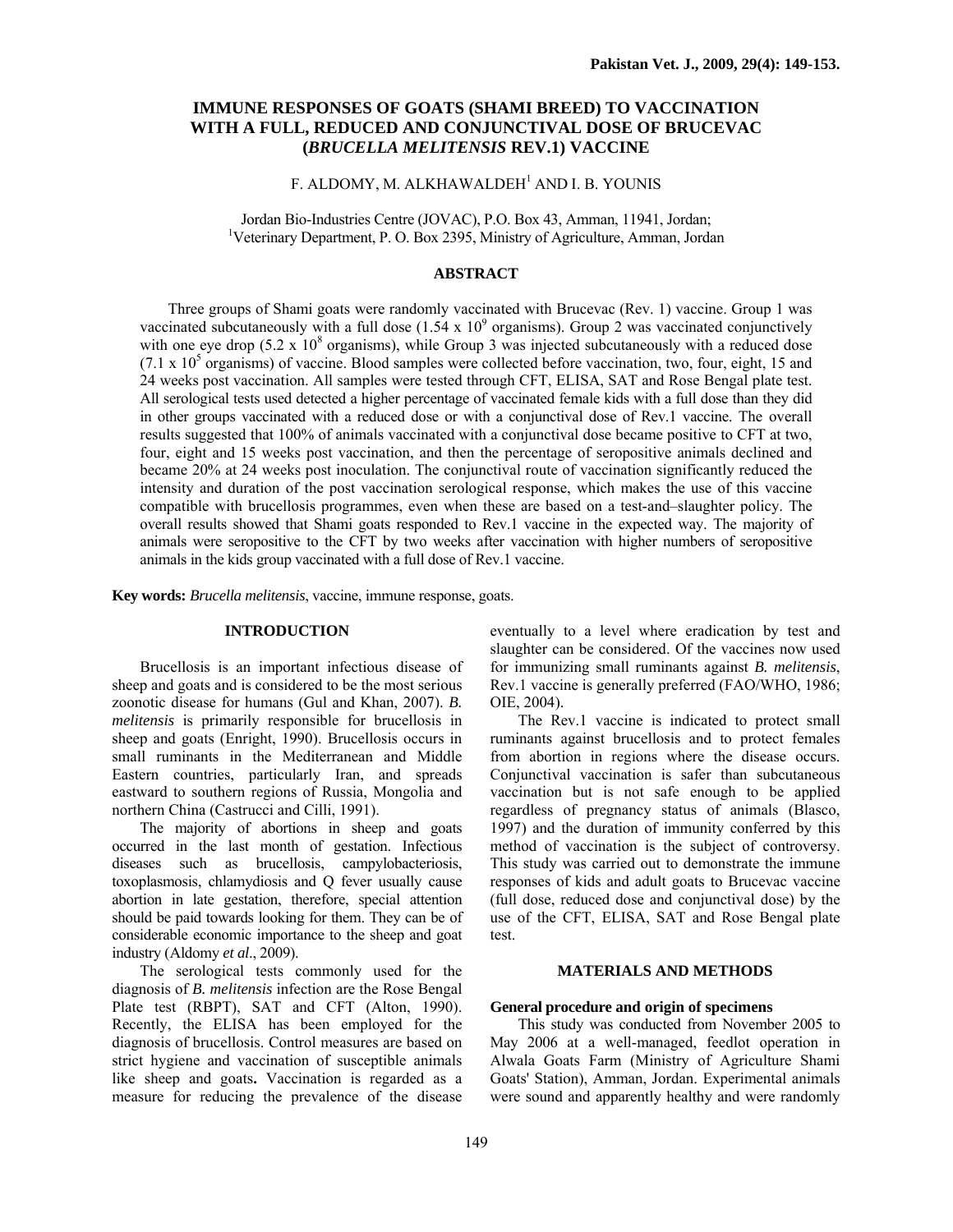selected from a known source obtained from brucellosis free stocks and reared in isolation.

Three groups of ear tagged goats were selected randomly. Group 1 consisted of six female kids aged between 3 and 5 months, Group 2 consisted of eight female goats aged between 9 and 11 months and Group 3 contained 10 male goats aged 12-18 months. All animals were provided with adequate housing and kept under conditions in which they would remain healthy, would not be subjected to cross-infection, and should not be overcrowded. They were provided with good hygienic conditions, a balanced diet and abundant supply of water.

### **Vaccination**

All animals were bled before vaccination and then were inoculated with Rev.1 vaccine prepared by the Jordan Bio-Industries Centre (JOVAC), Aman, Jordan. Each animal in Group 1 was vaccinated subcutaneously with a full dose  $(1.54 \times 10^9)$  viable organisms, Batch No. BR 01016-01) of the Brucevac (Rev.1) vaccine; each animal in Group 2 was vaccinated conjunctively with one eye drop  $(5.2 \times 10^8 \text{ viable organisms}, \text{Batch No.})$ BR 5905-01) of the Brucevac (Rev.1) vaccine and each animal in Group 3 was injected subcutaneously with a reduced dose  $(7.1 \times 10^5 \text{ viable organisms}, \text{Batch No.})$ BR 4805-02) of Brucevac (Rev.1) vaccine. Blood samples were taken from animals of all groups before vaccination and then at 2, 4, 8, 15 and 24 weeks post vaccination for serum collection. All serum samples collected from the experimental animals were subjected to Rose Bengal Plate test (RBPT), CFT, SAT and ELISA.

### **Complement fixation test (CFT)**

The hot CFT method for *Brucella melitensis* was used, as described by Alton *et al*. (1988). The CFT kit produced by the JOVAC, Amman, Jordan was used. As a general rule, the minimum positive titre of vaccinated animals is double the minimum positive titre of nonvaccinated animals (Staak, 1990). However, sera completely inhibiting lysis at a dilution of 1 in 10 were considered positive, partial lysis was taken as doubtful and complete lysis was regarded as negative at this dilution (Cox *et al.,* 1977).

### **Rose Bengal Plate test**

Serum samples and Brucella antigen stained with Rose Bengal produced by JOVAC, Amman Jordan were brought to room temperature before testing. One drop (30 µl) of undiluted test serum was placed on a white plate and one drop  $(30 \mu l)$  of the antigen was placed beside it. Antigen and serum were mixed thoroughly with a disposable wooden stick and then the test plate was moved vigorously in a wide circle, five to six times clockwise, followed by five to six times anticlockwise. The plate was examined after four

minutes. Any degree of agglutination was considered to be positive.

### **Serum agglutination test (SAT)**

The test was based on the Wright-test produced by JOVAC, Amman Jordan. SAT titers ≥1:40 were indicative of Brucella antibodies.

### **ELISA**

An indirect ELISA kit produced by JOVAC, Amman Jordan was used. Test result was generated through the following equation: Percentage positivity  $(\%p)$  =absorbance (test sample)

OD of sample - OD of negative control

-------------------------------------------------------------------X 100

OD of strong positive control - OD of negative control OD= optical density. Strong positive control antibody lies between >60-100.

Moderate positive control antibody lies between >31-59 and negative control antibody lies between 0-30.

## **RESULTS**

In the present study, all animals which were bled before vaccination were negative for brucellosis. No significant local or systemic reaction was observed during the first three weeks of the study period.

### **Female kids vaccinated with a full dose**

In six female kids vaccinated with live attenuated full dose (1.54 x  $10^9$  CFU) of Brucevac (Rev 1) vaccine, peak mean CFT titre (1:107) was observed two weeks, whereas peak mean SAT titre (1:96) was observed 15 weeks post vaccination. The titres then declined to 1:85, 1:36, 1:16 and 1:8 for the CFT at four, eight, 15 and 24 weeks post vaccination, whereas the titre of 1:80 was demonstrated eight and 24 weeks post vaccination for the SAT (Table 1).

**Table 1: Mean CFT and SAT titres in female kids vaccinated with a full dose of Brucevac (Rev.1) live attenuated** *B. melitensis* **vaccine**

| (Rev.1) live attenuated <i>B. melitensis</i> vaccine |            |            |  |  |
|------------------------------------------------------|------------|------------|--|--|
| <b>Weeks</b> post                                    | <b>CFT</b> | <b>SAT</b> |  |  |
| vaccination                                          | titres     | titres     |  |  |
|                                                      | 1:0        | 1:0        |  |  |
|                                                      | 1:107      | 1:37       |  |  |
|                                                      | 1:85       | 1:70       |  |  |
| 8                                                    | 1:36       | 1:80       |  |  |
| 15                                                   | 1:16       | 1:96       |  |  |
| 24                                                   | 1:8        | 1:80       |  |  |

The serological results also indicated that CFT detected antibodies to Brucella in 100, 100, 100, 100 and 50% of animals two, four, eight, 15, and 24 weeks after vaccination, respectively compared to 100, 100, 100, 100, 100%, for the ELISA and the RBPT. The SAT detected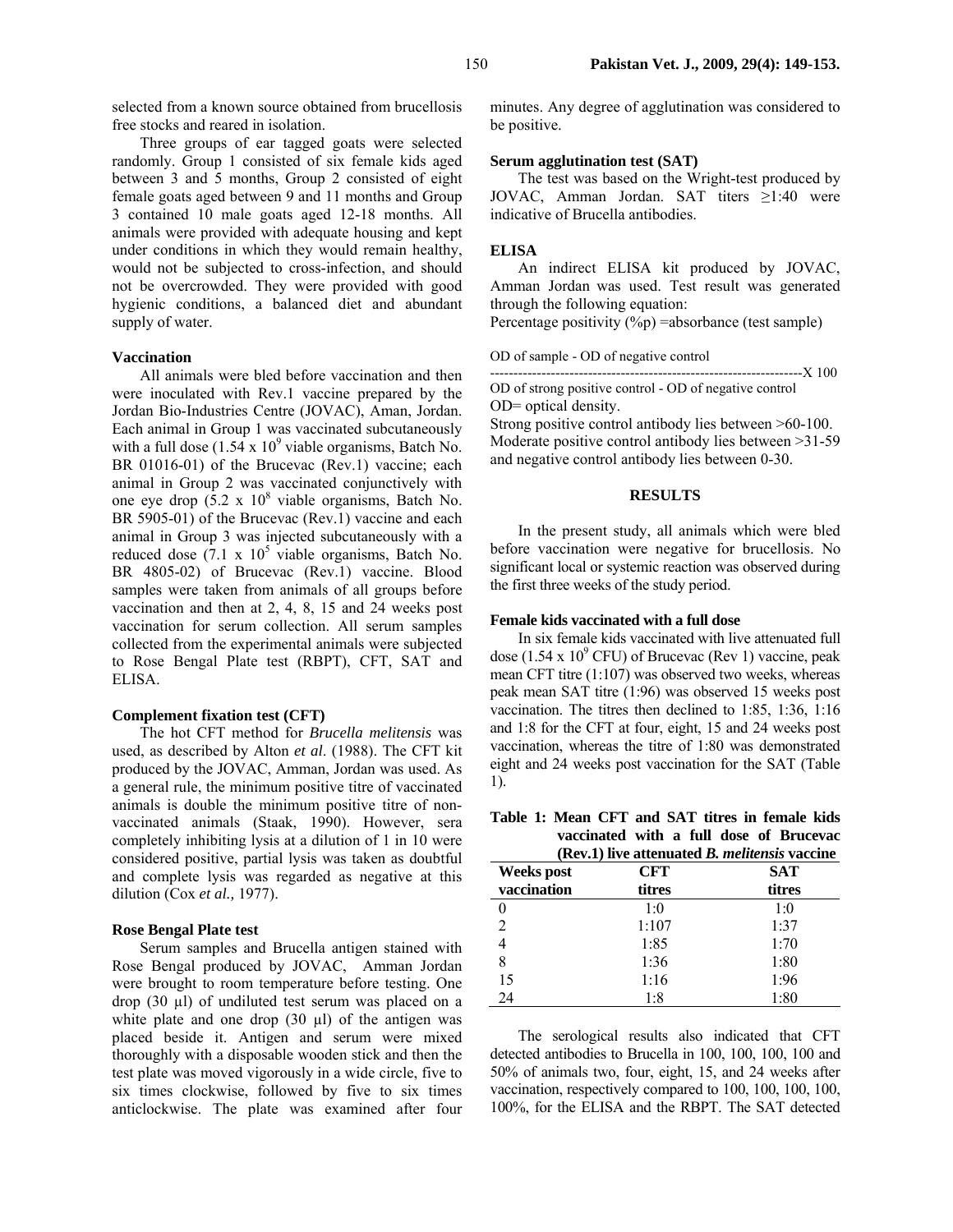the lowest percentages (83%) two weeks after vaccination but detected 100% four, eight, 15 and 24 weeks post vaccination, respectively. The RBPT and the ELISA test gave similar results in this group.

### **Goats vaccinated with a conjunctival dose**

For adult female goats vaccinated with live attenuated conjunctival dose  $(5.2 \times 10^8 \text{ organisms})$  of Brucevac (Rev.1) vaccine, peak mean CFT and SAT titres (1:87 and 1:120, respectively) were observed four weeks post vaccination. They then declined to 1:67, 1:32 and 1:6 for the CFT and 1:72, 1:24 and 1:14 for the SAT at eight, 15 and 24 weeks post vaccination, respectively (Table 2).

**Table 2: Mean CFT and SAT titres in female goats vaccinated with a conjunctival dose of Brucevac (Rev.1)** *B. melitensis* **vaccine**

| <b>Weeks</b> post | $D_1$ accesse (100 s) $D_2$ memoring statement<br><b>CFT</b> | <b>SAT</b> |
|-------------------|--------------------------------------------------------------|------------|
| vaccination       | titres                                                       | titres     |
|                   | 1:0                                                          | 1:0        |
| $\mathfrak{D}$    | 1:63                                                         | 1:33       |
|                   | 1:87                                                         | 1:120      |
| 8                 | 1:67                                                         | 1:72       |
| 15                | 1:32                                                         | 1:24       |
| 24                | 1:6                                                          | 1:14       |

The serological test results indicated that CFT detected antibodies to Brucella in 100, 100, 100, 100 and 20% of animals two, four, eight, 15, and 24 weeks after vaccination compared to 100, 100, 100, 100 and 100%, in the ELISA and the RBPT. Only 20% animals vaccinated with the conjunctival dose gave positive titre to CFT (1:10) 6 months post vaccination i.e. nearly sera of all vaccinated animals were negative to CFT 24 weeks after vaccination.

The SAT detected 63% of animals two weeks post vaccination and detected the lowest percentages (20 and 0%) 15 and 24 weeks post vaccination. The RBPT and the ELISA gave similar results in this group.

#### **Male goats vaccinated with a reduced dose**

In male goats vaccinated with live attenuated reduced dose (7.1 x  $10^5$  CFU) of Brucevac (Rev.1) vaccine; peak mean CFT and SAT titres (1:38 and 1:68, respectively) were observed two weeks after vaccination. They then declined to 1:16, 1:11, 1:5 and 1:3 for the CFT and 1:33, 1:7, 1:0 and 1:0 for the SAT at 4, 8, 15 and 24 weeks post vaccination, respectively (Table 3).

|  | Table 3: Mean CFT and SAT titres in bucks |                                   |  |                                   |  |  |
|--|-------------------------------------------|-----------------------------------|--|-----------------------------------|--|--|
|  |                                           |                                   |  | vaccinated with a reduced dose of |  |  |
|  |                                           | $\mathbf{r}$ , where $\mathbf{r}$ |  |                                   |  |  |

| <i>Brucella melitensis Rev.1 vaccine</i> |        |        |  |  |
|------------------------------------------|--------|--------|--|--|
| <b>SAT</b><br>CFT<br><b>Weeks</b> post   |        |        |  |  |
| vaccination                              | titres | titres |  |  |
|                                          | 1:0    | 1:0    |  |  |
|                                          | 1:38   | 1:68   |  |  |
|                                          | 1:16   | 1:33   |  |  |
| 8                                        | 1:11   | 1:7    |  |  |
| 15                                       | 1:5    | 1:0    |  |  |
| 24                                       | 1.3    | 1:0    |  |  |

The percentage of vaccinated animals positive to CFT, SAT, ELISA and RBPT are presented in Table 4. The CFT detected antibodies to Brucella in 100, 100, 71, 0 and 0% of animals two, four, eight, 15, and 24 weeks after vaccination respectively compared to 100, 100, 100, 100, 40%, in the ELISA. The SAT detected the lowest percentages (88, 67, 0, 0 and 0%) two, four, eight, 15 and 24 weeks post vaccination. The RBPT and the ELISA gave similar results in this group.

#### **DISCUSSION**

Despite advances in molecular techniques, serology remains at the forefront of eradication and surveillance programmes for veterinary diseases and is an important tool in the fight against human brucellosis (McGiven, 2008). The immunological tests conducted on the three groups of goats vaccinated with Brucevac Rev.1 vaccine indicated that no previous exposure to Brucella had taken place in these animals.

In the light of the occurrence of brucellosis in sheep and goats in many countries (Gul and Khan, 2007), the most effective measure to reduce prevalence to a point where eradication by test-and-slaughter is feasible, is through an annual campaign to vaccinate adult sheep and

**Table 4: Percentages of seropositive animals (Group 3) to serological tests post vaccination subcutaneously with a reduced dose of live attenuated Brucella** *melitensis* **Rev.1 vaccine** 

| Weeks post<br>vaccination | <b>Total</b><br>number<br>of animals | Percentages of<br>seropositive<br>animals to<br><b>RBPT</b> | Percentages of<br>seropositive<br>animals to<br><b>CFT</b> | Percentages of<br>seropositive<br>animals to<br><b>ELISA</b> | Percentages of<br>seropositive<br>animals to<br><b>SAT</b> |
|---------------------------|--------------------------------------|-------------------------------------------------------------|------------------------------------------------------------|--------------------------------------------------------------|------------------------------------------------------------|
|                           |                                      | U                                                           |                                                            | U                                                            |                                                            |
|                           |                                      | 100                                                         | 100                                                        | 100                                                          | 88                                                         |
|                           |                                      | 100                                                         | 100                                                        | 100                                                          | 67                                                         |
|                           |                                      | 100                                                         |                                                            | 100                                                          |                                                            |
|                           |                                      | 100                                                         |                                                            | 100                                                          |                                                            |
| 24                        |                                      | 40                                                          |                                                            | 40                                                           |                                                            |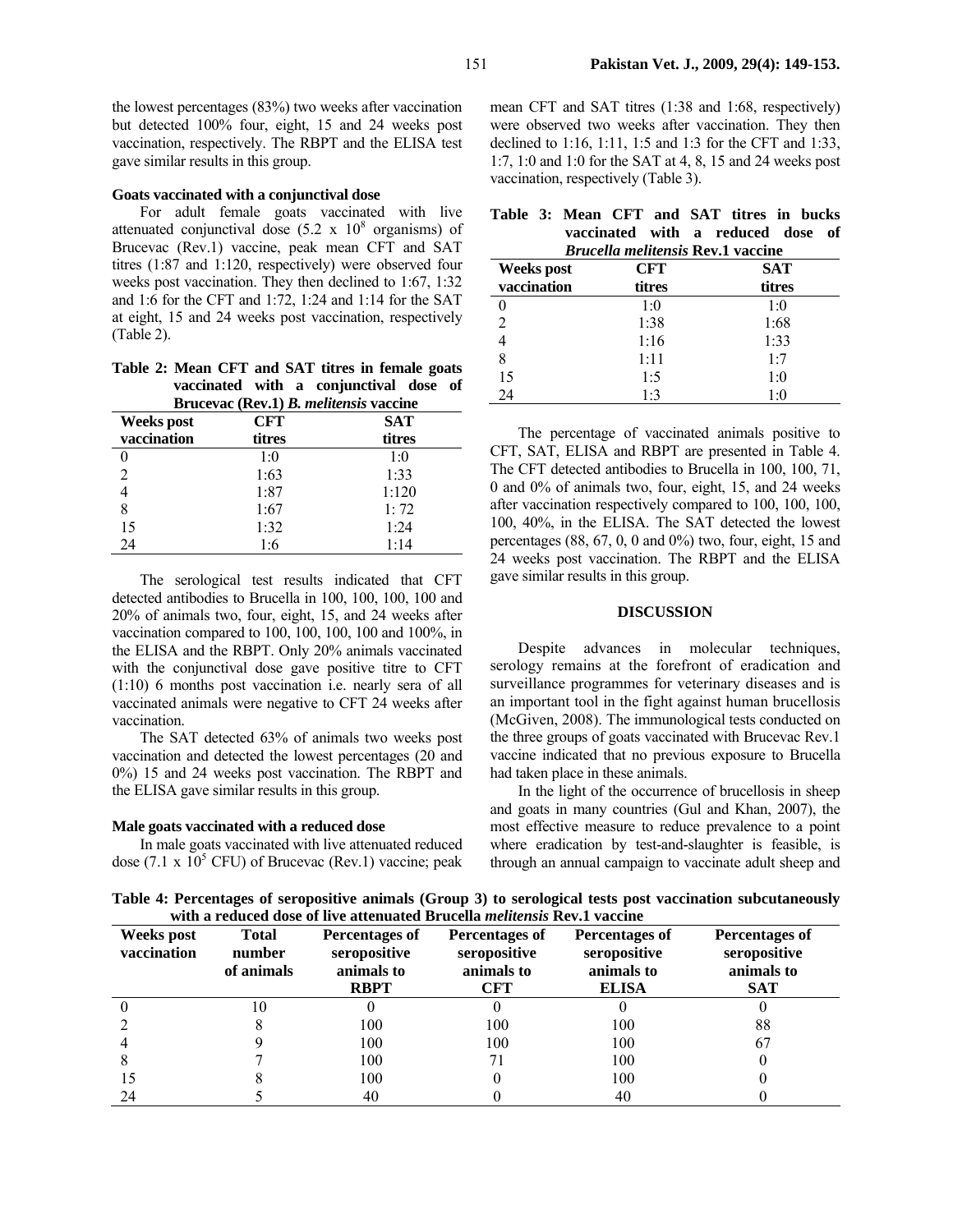goats with a reduced dose or with a conjunctival dose of Rev 1 vaccine and vaccination of lamb and kids 3-8 months old with a full dose of Rev.1 vaccine. *Brucella melitensis* strain Rev. 1 is recognised all over the world as the reference vaccine for protecting sheep and goats against *B. melitensis* infection (Verger, 1995; OIE, 2004). Vaccination will not only reduce the morbidity rate but will also reduce the perinatal mortality and the consequent economic losses caused by the disease.

Vaccination with the reduced dose  $(1.54 \times 10^5$ organisms) of Rev.1 vaccine produced at JOVAC induced a CFT response in all goats. The highest mean CFT antibody titre (1:38) was observed in vaccinated goats two weeks post vaccination, and then declined during the following weeks. This agreed with the work of Alton (1990), who observed that the CFT response began two to three days after vaccination, rising to a peak at two weeks and falling rapidly during the next month. Similarly, our results showed that all goats were seronegative to SAT by 15 weeks post vaccination with a reduced dose of Rev.1 vaccine, which is similar to the work of Alton (1990). The ELISA and the RBPT were the most sensitive serological tests for identifying animals vaccinated with the reduced dose of Rev.1 vaccine throughout the study period.

All serological tests used in this study detected a higher percentage of vaccinated female kids with a full dose than they did in groups vaccinated with a reduced dose or with a conjunctival dose of the vaccine. Similarly, the peak mean CFT and SAT titres were recorded in animals vaccinated with a full dose of Rev.1 vaccine than animals vaccinated with either a reduced dose or with a conjunctival dose of Rev.1 vaccine. This result is in agreement with the findings of Aldomy (1992). Moreover, SAT titres in vaccinated animals with a full dose of Rev.1 vaccine persisted longer than in goats vaccinated with a reduced dose.

The ELISA and the RBPT detected a higher percentage of vaccinated animals than the other serological tests 15 weeks after vaccination in all vaccinated animals with a reduced dose and with a conjunctival dose of the vaccine after 24 weeks, but the CFT, ELISA and the RBPT detected similar percentage (100%) of vaccinated animals with a full dose at two, four, eight and 15 weeks post vaccination. Sera collected from animals and tested by the CFT 15 weeks post vaccination with the full dose and conjunctival dose demonstrated that 100% of animals were seropositive, whereas 0% of animals vaccinated with the reduced dose were seropositive.

The overall results indicated that ELISA (indirect ELISA test) and RBPT were by far the most sensitive serological tests to detect vaccinated animals, either with the full or the reduced dose or the conjuctival (eye drop) dose of Rev.1 vaccine when compared with CFT and SAT. Therefore, the ELISA and RBPT must be considered as screening tests and positive results by these

tests in testing vaccinated animals should be confirmed By CFT.

Peak mean SAT titres were observed 15 weeks post vaccination in goats vaccinated with a full dose, two weeks in goats vaccinated with a reduced dose and four weeks in animals vaccinated with a conjunctival dose. No conclusion could be made from the results of sera collected from vaccinated goats by the use of the SAT. The SAT failed to give a positive result in many goats in which antibody had been detected after natural exposure to vaccine antigen. These observations agree with Zowghi and Ebadi (1985) in Iran, who stated that the CFT proved to be an extremely reliable test for the diagnosis of brucellosis in animals especially where the results of SAT were negative which may occur in the incubation period or in chronic infection.

The overall results suggest that 100% of animals vaccinated with a conjunctival dose of Brucevac vaccine became positive to CFT at two, four, eight and 15 weeks post vaccination, and then the percentage of seropositive animals declined and became 20% at 24 weeks post vaccination. The conjunctival route of vaccination significantly reduced the intensity and duration of the post vaccination serological response and made the use of this vaccine compatible with brucellosis eradication programmes, even when these are based on a test-and–slaughter policy.

### **Acknowledgements**

The authors are greatly indebted to Dr. Fares Al-Bakheit, for helping in the study at the Ministry of Agriculture goat Farm. Cordial thanks are due to our friends and colleagues in State Veterinary Clinics for their support and cooperation. The authors wish to thank the Ministry of Agriculture, Government of the Hashemite Kingdom of Jordan and the Jordan Bio-Industries Center (JOVAC) for supporting and financing this study.

#### **REFERENCES**

- Aldomy, F. M. M. A., 1992. A study of perinatal mortality of small ruminants in Jordan. PhD Thesis, University of London, UK.
- Aldomy, F., N. O. Hussain, L. Sawalha, K. Khatatbeh and A. Aldomy, 2009. A national survey of perinatal mortality in sheep and goats in Jordan. Pakistan Vet. J., 29(3): 102-106.
- Alton, G. G., 1990. *Brucella melitensis* and *Brucella suis*. In: Animal Brucellosis, Ed. Nielsen K. H. and Duncan, J. R., CRC Press, Inc., Florida, USA, pp: 383-409, 412-422.
- Alton, G. G., L. M. Jones, R. D. Angus and J. M. Verger, 1988. Techniques for the Brucellosis Laboratory. Institut National De La Recherché Agronomique, Paris.